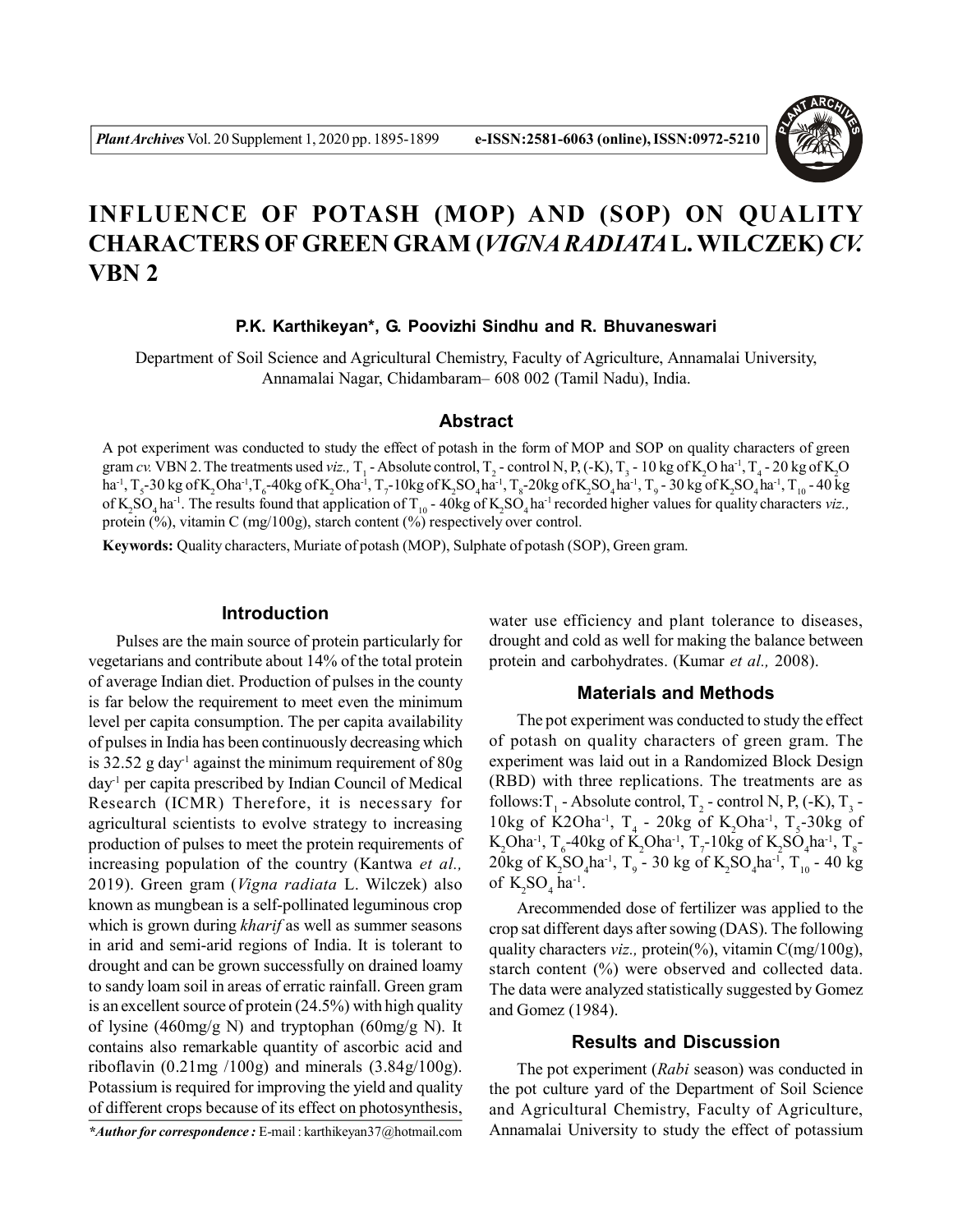**Table 1:** Effect of potassium on protein content (%), vitamin C (mg/100g), starch content (%) of greengram VBN-2.

|                  | <b>Treatments</b>                                      | <b>Protein</b>  | Vitamin C | <b>Starch</b>   |
|------------------|--------------------------------------------------------|-----------------|-----------|-----------------|
|                  |                                                        | content $(\% )$ | mg/100g   | content $(\% )$ |
| T,               | Absolute Control                                       | 18.10           | 5.10      | 25.60           |
| $T_{2}$          | control N, $\overline{P_2O_5}$ and (-K)                | 20.10           | 7.02      | 36.42           |
| $\overline{T}_3$ | 10 kg of K <sub>2</sub> O ha <sup>-1</sup>             | 20.89           | 7.79      | 40.73           |
| T                | $20 \text{ kg of K}, O \text{ ha}^{-1}$                | 21.67           | 8.54      | 44.95           |
| $\overline{T}_5$ | 30 kg of K,O ha-1                                      | 22.45           | 9.28      | 49.13           |
| $\overline{T}_6$ | 40 kg of K <sub>2</sub> O ha <sup>-1</sup>             | 23.34           | 10.14     | 53.97           |
| $\overline{T}_7$ | $10 \text{ kg of K, SO}$ <sub>a</sub> ha <sup>-1</sup> | 20.99           | 7.88      | 41.26           |
| $\overline{T}_8$ | $20 \text{ kg of } K$ , $SO4$ ha <sup>-1</sup>         | 21.75           | 8.61      | 45.36           |
| $\overline{T}_9$ | $30 \text{ kg of K, SO4 ha-1$                          | 22.57           | 9.40      | 49.79           |
| $\bar{T}_{10}$   | $40 \text{ kg of K, SO}$ <sub>a</sub> ha <sup>-1</sup> | 23.40           | 10.20     | 54.30           |
|                  | <b>SEd</b>                                             | 0.28            | 0.28      | 1.49            |
|                  | CD(0.05)                                               | 0.57            | 0.55      | 3.08            |

**Table 2:** Effect of potassium on protein content (%), vitamin C (mg/100g), starch content (%) of green gram VBN-2.

|                     | <b>Treatments</b>                              | <b>Protein</b>  | Vitamin C | <b>Starch</b>   |
|---------------------|------------------------------------------------|-----------------|-----------|-----------------|
|                     |                                                | content $(\% )$ | mg/100g   | content $(\% )$ |
| T.                  | Absolute Control                               | 18.00           | 5.60      | 25.12           |
| $\overline{T}_2$    | control N, $P_2O_5$ and $(-K)$                 | 20.94           | 7.30      | 37.47           |
| $T_{3}$             | 10 kg of K <sub>2</sub> O ha <sup>-1</sup>     | 22.11           | 7.97      | 41.85           |
| $\overline{T}_4$    | $20 \text{ kg of K}, O \text{ ha}^{-1}$        | 23.26           | 8.63      | 46.12           |
| $T_{\rm 5}$         | $30 \text{ kg of K}, O \text{ ha}^{-1}$        | 24.40           | 9.29      | 50.22           |
| $\overline{T}_6$    | $40 \text{ kg of K}, O \text{ ha}^{-1}$        | 25.71           | 10.05     | 54.96           |
| $T_{\tau}$          | $10 \text{ kg of K, SO}_4$ ha <sup>-1</sup>    | 22.26           | 8.06      | 42.46           |
| $\overline{T}_8$    | $20 \text{ kg of } K$ , $SO4$ ha <sup>-1</sup> | 23.37           | 8.70      | 46.67           |
| $\overline{T}_9$    | $30 \text{ kg of K, SO}_4$ ha <sup>-1</sup>    | 24.57           | 9.39      | 50.71           |
| $\overline{T}_{10}$ | $40 \text{ kg of K, SO4 ha-1$                  | 25.80           | 10.10     | 55.20           |
|                     | <b>SEd</b>                                     | 0.46            | 0.23      | 0.44            |
|                     | CD(0.05)                                       | 0.84            | 0.48      | 0.94            |





(MOP and SOP) on the quality of green gram VBN-2.

**Effect of potassium on protein content (%), vitamin C (mg/100g),**

# **starch content (%) of greengram VBN-2 (Table 1):**

The results due to the application of different levels of muraite of potash and sulphate of potash on quality parameters especially in green gram grain VBN 2 were furnished in table 1. Protein content, vitamin C and starch content has been increased by the usage of potassium in the forms of MOP and SOP. The treatments  $T_1$  recorded the lowest protein content, vitamin C and starch content of 18.10%, 5.10 mg/100g and 25.60% the treatment  $T_{10}$  recorded the highest protein content, vitamin C and starch content of 23.40%, 10.20 mg/100g and 54.30%. However the treatment  $T<sub>c</sub>$  which recorded 23.34%, 10.14 mg/100g and 53.97% was on par with treatment  $T_{10}$ . The treatments  $T<sub>9</sub>$  and  $T<sub>5</sub>$  recorded protein content, vitamin C and starch content of 22.57%, 9.40 mg/100g, 49.79% and 22.45%, 9.28 mg/100g, 49.13% respectively which were found to be statistically similar. Further the treatments  $T_8$  and  $T_4$  recorded protein content, vitamin C and starch content of 21.75%, 8.61 mg/100g, 45.36% and 21.67%, 8.54 mg/100g, 44.95% which were on par with each other. It was followed by treatments  $T_7$  and  $T_3$  recorded a protein content, vitamin C and starch content 20.99%, 7.88 mg/100g, 41.26% and 20.89%, 7.79 mg/100g, 40.73% which were statistically on par. The treatment  $T<sub>2</sub>$ recorded a protein content, vitamin C and starch content20.10%, 7.02 mg/100g, 36.42 % at harvest.

# **Effect of potassium on protein content (%), vitamin C (mg/100g), starch content (%) of greengram VBN-2 (Table 2):**

MOP and SOP forms potassium application resulted in significant increase in protein content, vitamin C and starch content. The treatments  $T_1$  recorded the lowest protein content, vitamin C and starch content of 18.00%, 5.60 mg/100g and 25.12% the treatment  $T_{10}$  recorded the highest protein content, vitamin C and starch content of 25.80%, 10.10 mg/100g and 55.20%. However the treatment  $T<sub>6</sub>$  which recorded 25.71%, 10.05 mg/100g and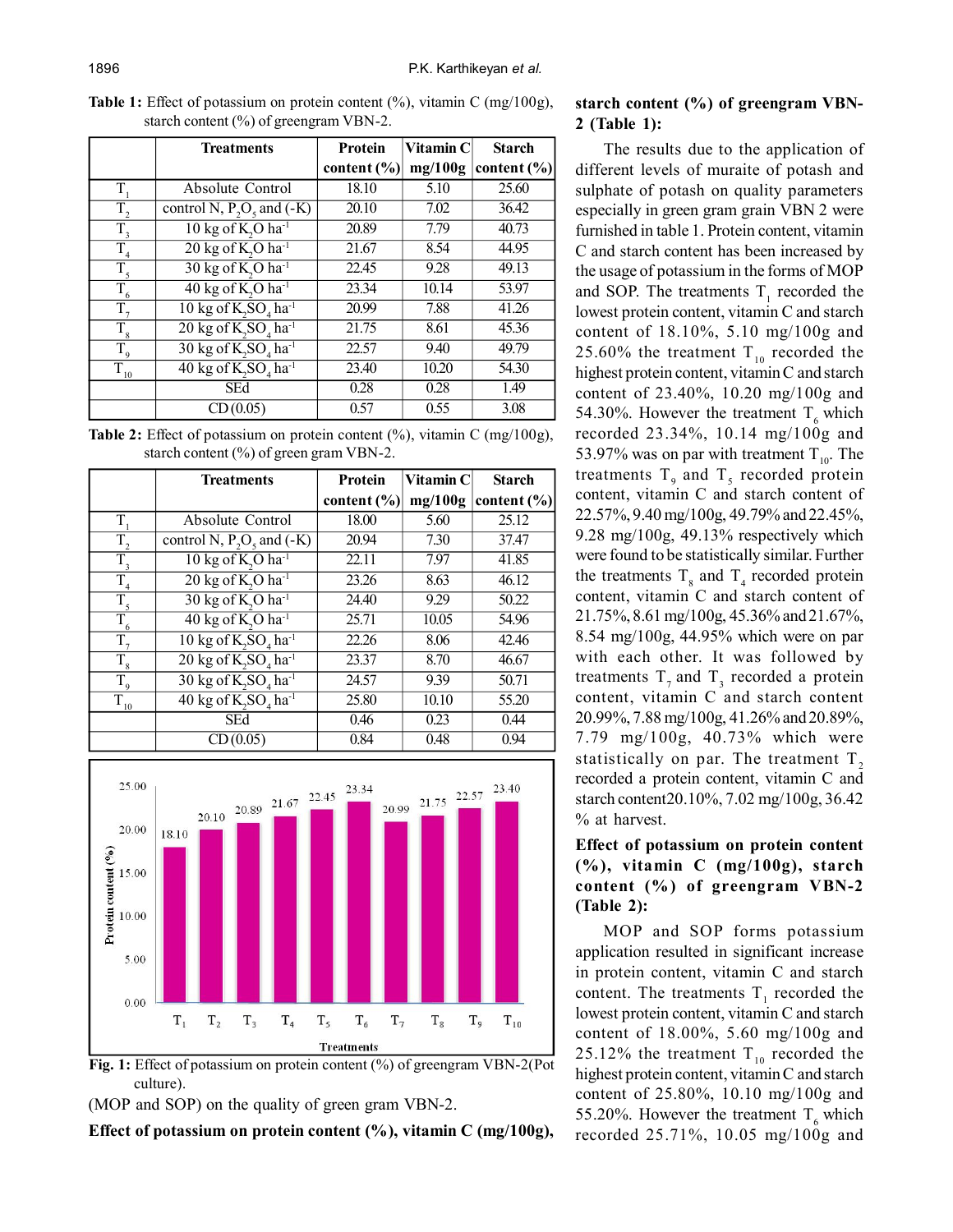





**Fig. 3:** Effect of potassium on Vitamin C (mg/100g) of greengram VBN-2 (Pot culture).



**Fig. 4:** Effect of potassium on vitamin C (mg/100g) of greengram VBN-2 (Field trial).

54.96% was on par with treatment  $T_{10}$ . The treatments  $T_{9}$  and  $T_{5}$ recorded protein content, vitamin C and starch content of 24.57%, 9.39 mg/100g, 50.71% and 24.40%, 9.29 mg/ 100g, 50.22 % respectively which were found to be statistically similar. Further the treatments  $T_s$  and  $T_4$  recorded protein content, vitamin C and starch contentof23.37%, 8.70 mg/100g, 46.67% and 23.26%, 8.63 mg/100g, 46.12% which were on par with each other. It was followed by treatments  $T_7$  and  $T_3$  recorded a protein content, vitamin C and starch content of 22.26%, 8.06 mg/100g, 42.46% and 22.11%, 7.97 mg/100g, 41.85%. Both the treatments  $T_7$  and  $T_3$  were statistically on par. The treatment  $T_2$  recorded a protein content, vitamin C and starch content 20.94%, 7.30 mg/100g and 37.47% at harvest.

Potassium status of south Indian soils varies considerably depending on parent material, texture, and management practices. The pattern and extent of pulse crop response to K fertilizer depends on yield potential, soil K status, genotype, and supply of critical inputs such as irrigation and other nutrients. Higher K responses in pulses compared to cereal or oilseed crops and postulated that well branched root systems of cereal and oilseed crops might exploit soil K more efficiently than pulse crop root systems. Similar findings concluded by Ali and Srinivasarao (2001), Srinivasarao *et al.,* (2003), Tiwari and Tiwari (1999).

# **Application of muriate of potash and shlphate of potash on quality parameters in greengram VBN- 2:**

The application of potassium 40 kg ha $^{-1}$ MOP and 40 kg ha<sup>-1</sup> SOP recorded statistically significant quality parameters such as significant protein content , significant vitamin c content and significant starch content compared to control and lower doses of muraite of potash and sulphate of potash.

The protein content recorded due to application of 40 kg SOP ha<sup>-1</sup> was  $30\%$ higher compared to absolute control in field experiment. Similarly in pot experiments the 40 kg SOP ha-1 recorded a protein content of 23.4 which was 23% higher compared to absolute control (Fig. 1, 2).

As potash has synergistic effect on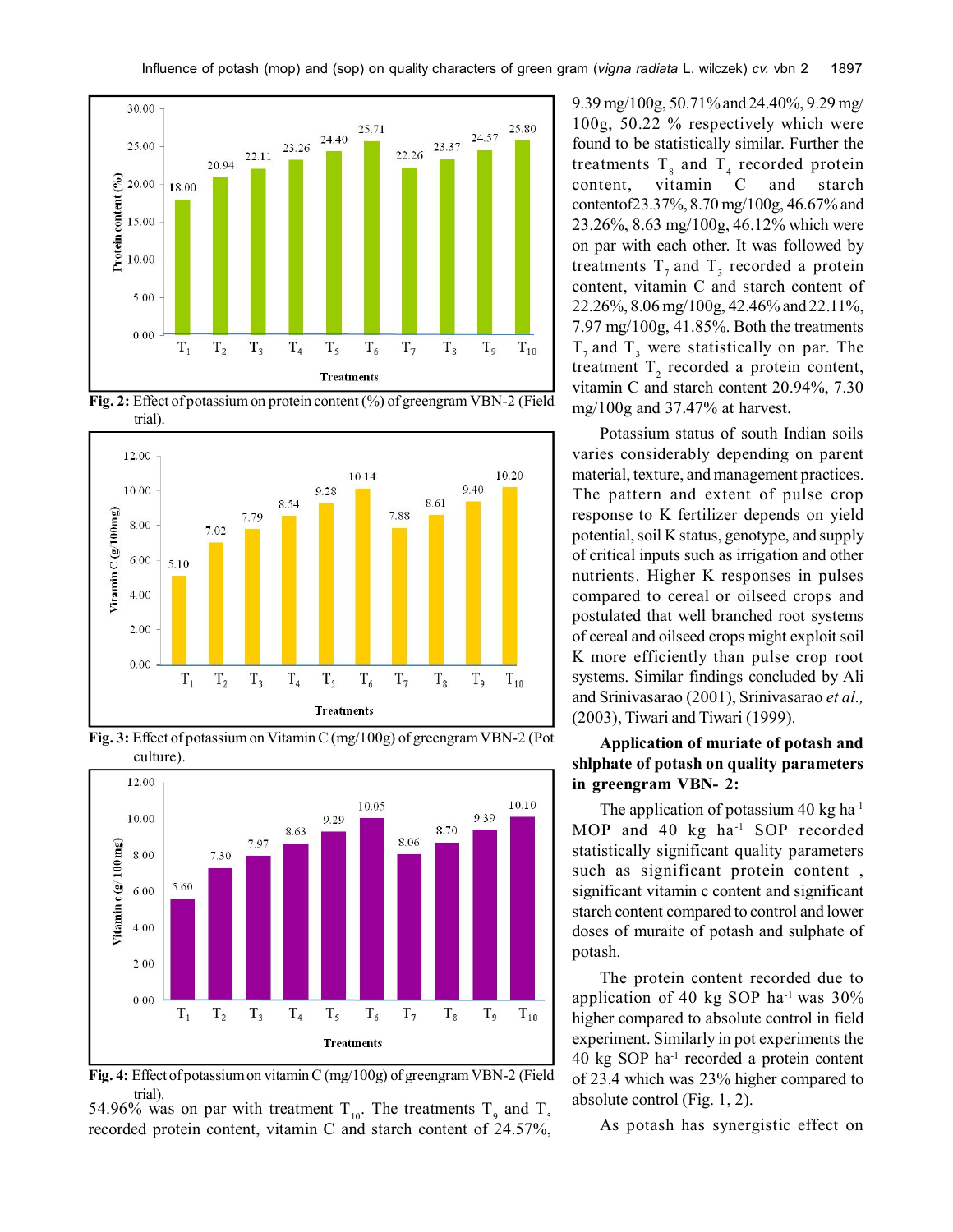

**Fig. 5:** Effect of potassium on starch content (%) of greengram VBN-2 (pot culture).



**Fig. 6:** Effect of potassium on starch content (%) of greengram VBN-2 (Field trial).

nitrogen uptake, facilitates protein synthesis and activates different enzymes, protein content increased significantly with each increase in potassium level. Similar results were concluded by Asgar *et al.,* (2006), Hussain *et al.,* (2011) and Srinivasarao *et al.,* (2003).

 $K^+$  is known to play a key role in the transporting essential ingredients in proteins to the site of protein synthesis and stimulation of NO<sub>3</sub> uptake and transport, could have encouraged protein synthesis Tak *et al.,* (2013). Protein yield is the function of protein content and grain yield. Since, variation in protein content has genetic and bio chemical limitation, the protein yield is more influenced by grain yield and thus followed almost trend similar to grain yield. Singh (2017) and Singh and Sharma (2016) are also reported similar results. The Vitamin C recorded due to the application of 40 kg SOP ha<sup>-1</sup> was 45% higher compared to absolute control in field experiment. Similarly in pot experiments  $\omega$ 40 kg SOP ha-1 recorded a vitamin C content which was 50 % higher compared to absolute control. (Fig. 3, 4). Vitamin C is a water soluble vitamin, an essential nutrient improved synthesis of collagen, synthesis of norepinephrine, synthesis of L-carnitine, protection against free radicals (Wood and Grusak, 2007).

Starch is the major storage carbon reserve in pulse seeds providing structural support. The starch content recorded due to the application of  $40\text{kg}$  SOP ha<sup>-1</sup> was  $54\%$ higher compared to absolute control in field experiment. Similarly in pot experiments the 40 kg SOP ha-1 recorded the highest starch content which was 53% higher compared to absolute control (Fig. 5, 6). Significantly highest total carbohydrates content as a result of foliar nutrition could be attributed to the mode of action of potassium in enhancing the enzyme carbohydrates transformation. Similar results are reported by Doss *et al.,* (2013).

## **Conclusion**

Pot experiment was conducted at pot culture yard, Department of Soil Science and Agricultural Chemistry, Faculty of Agriculture, Annamalai University, Annamalainagar during Dec-Feb 2016-2017 (*Rabi*) to study the effect of potassium (MOP and SOP) on growth, yield and quality of greengram. A field experiment was

conducted under farmer's field at Thenavaraiyanallur, Tiruvarur Taluk, Tiruvarur during Mar-May (2017) with different levels of potassium. The same treatments were followed for both pot and field experiments. Quality parameters were recorded at harvest stage. The data collected from all this was subjected to statistical analysis to find out the influence of treatments by following standard procedures. The inferences drawn and conclusions arrived are briefly summarized.

Application of potassium in the form of muriate of potash and sulphate of potash significantly increased protein, vitamin C, starch content. Sulphate of potash at  $40\text{kg}$  ha<sup>-1</sup> was on par with  $40\text{kg}$  ha<sup>-1</sup> MOP muriate of potash in quality parameters over the absolute control in both pot and field experiments. It is concluded that application of  $40kg$  ha<sup>-1</sup> of sulphate of potash recorded the highest quality parameters in greengram var VBN-2.